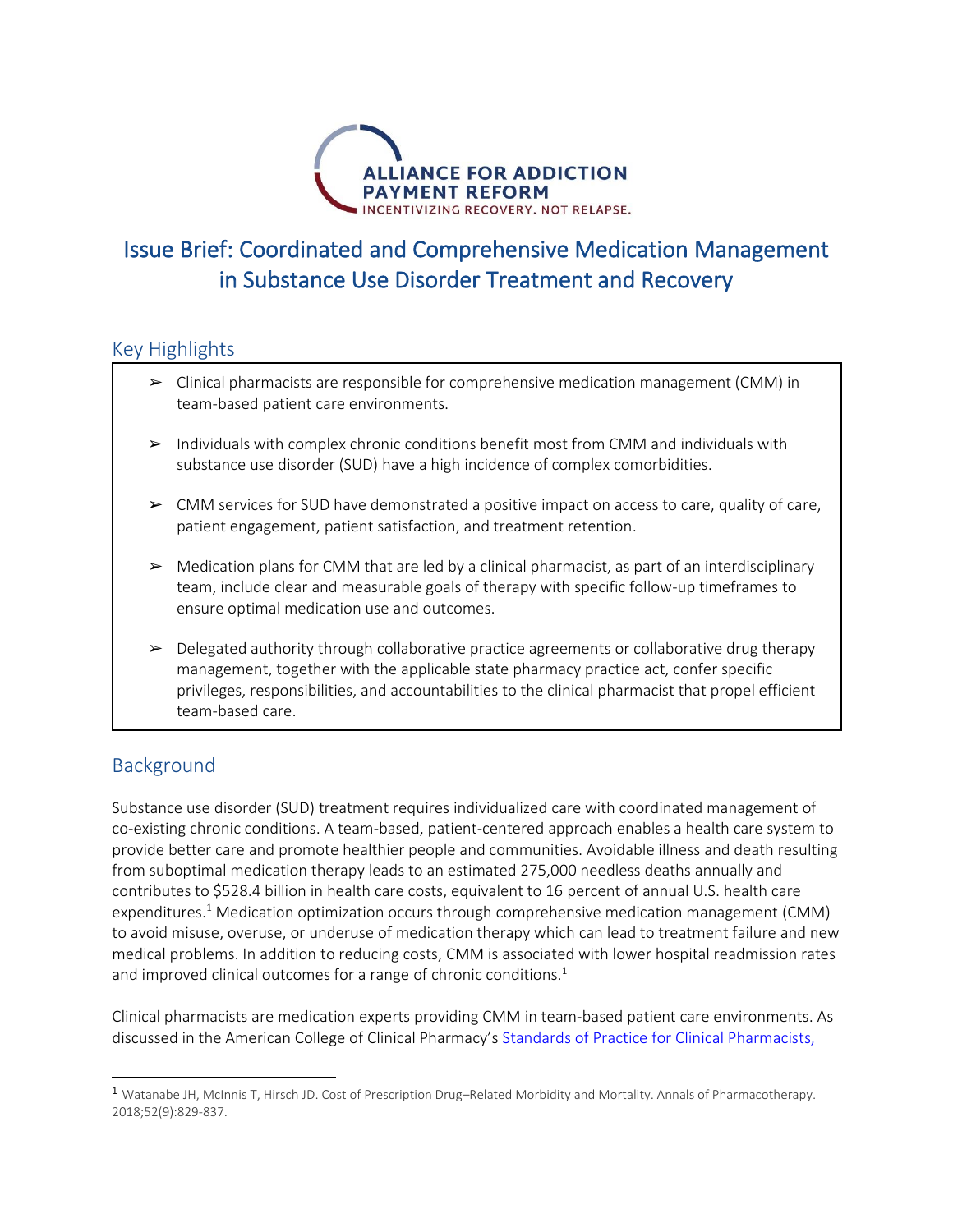

clinical pharmacists complete a comprehensive care team and collaborate with patients, primary care clinicians, and behavioral health specialists to develop and implement individualized, optimal medication therapy plans. Clinical pharmacists assess a patient's medication-related needs, evaluate past and current medication therapy, and support ongoing medication management across the continuum of care. Clinical pharmacists are licensed pharmacists with specialized advanced training and clinical competencies to practice in team-based, direct patient care environments. Accredited residency training or equivalent post-licensure experience is required for entry into direct patient care roles. Board certification is also preferred once the clinical pharmacist meets the eligibility criteria specified by the Board of Pharmacy Specialties (BPS).<sup>2</sup>

### Comprehensive Medication Management (CMM)

CMM is a [holistic,](http://www.accp.com/cmm_care_process) [consistent](http://www.accp.com/cmm_care_process) [process](http://www.accp.com/cmm_care_process) of assessing each medication to ensure it is appropriate for the patient, effective for the indication, safe given comorbidities and other medications, and able to be taken as intended. As part of CMM, the clinical pharmacist develops an individualized care plan in collaboration with the patient and the health care team. Each medication plan includes clear and measurable goals of therapy with specific follow-up timeframes to ensure optimal medication use and outcomes. Individuals with complex chronic conditions benefit most from CMM, which can be utilized to mitigate medication misuse while enhancing management of SUDs and any other chronic condition that requires medication treatment.<sup>3</sup>

Effective collaboration with a clinical pharmacist is achieved through delegated authority from individual physicians, medical groups, or health systems (e.g., collaborative drug therapy management or collaborative practice agreements), or through formally granted clinical privileges from the medical staff or credentialing system of the organization in which they practice. These privileging processes, together with the applicable state pharmacy practice act, confer specific authorities, responsibilities, and accountabilities to the clinical pharmacist that ensure efficient team-based care. Leveraging the expertise of qualified clinical pharmacists and integrating these professionals into team-based care models is essential to achieve the full value of CMM services.

Although medication management has been tied to transitions of care payment structures, CMM needs to be formally recognized as a compensated chronic care service in evolving payment models, such as the Addiction Recovery Medical Home.

CMM has the potential to help health care providers maximize performance-based payments. CMM aligns closely with quality improvement initiatives to achieve the national goals of better care, better health, and affordable cost.

<sup>2</sup> American College of Clinical Pharmacy. Standards of Practice for Clinical Pharmacists. Pharmacotherapy 2014;34(8):794–797. Available fro[m https://www.accp.com/docs/positions/guidelines/standardsofpractice.pdf;](https://www.accp.com/docs/positions/guidelines/standardsofpractice.pdf) Watanabe JH, McInnis T, Hirsch JD. Cost of Prescription Drug–Related Morbidity and Mortality. Annals of Pharmacotherapy. 2018;52(9):829-837

<sup>&</sup>lt;sup>3</sup> The Patient Care Process for Delivering Comprehensive Medication Management (CMM): Optimizing Medication Use in Patient-Centered, Team-Based Care Settings. CMM in Primary Care Research Team. 2018 Jul. Available from [http://www.accp.com/cmm\\_care\\_process](http://www.accp.com/cmm_care_process)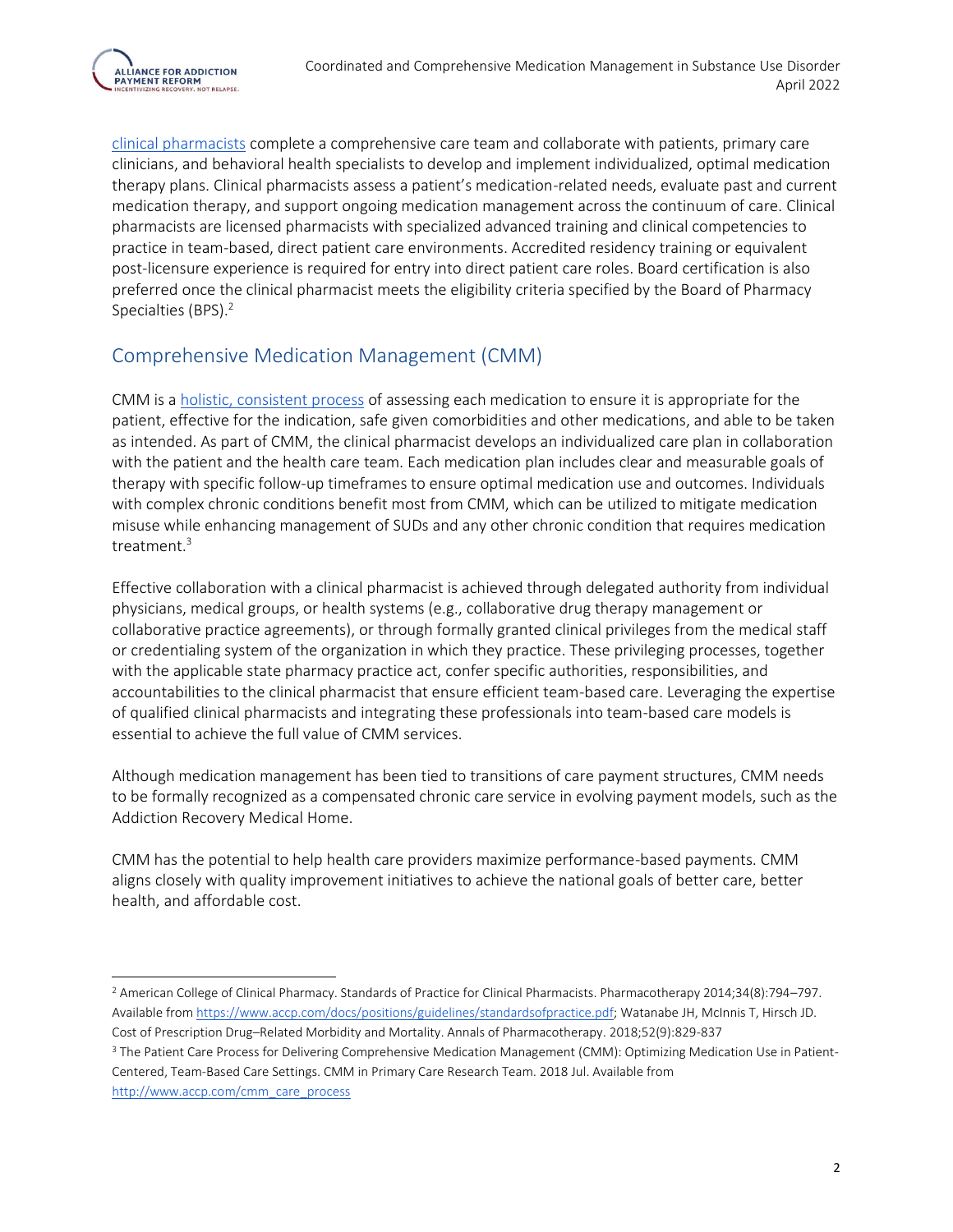

### Substance Use Disorder and the Addiction Recovery Medical Home Model

The [Addiction Recovery Medical Home \(ARMH\) model](https://incentivizerecovery.org/armh-apm-model/) is unique in its scope and transformative approach to long-term community-based treatment and recovery from all SUDs. The Alliance for Addiction Payment Reform established the ARMH model to organize care principles most germane to opioid use disorder (OUD) and alcohol use disorder (AUD). The five foundational elements of the ARMH include: 1) payment, 2) quality and process measures, 3) network, 4) care recovery team, and 5) treatment and recovery plan. Care recovery has three critical, interconnected episodes: pre-recovery/stabilization (episode 0), recovery initiation and active treatment (episode 1), and community-based recovery management (episode 2).<sup>4</sup> As integral members of the care recovery team, clinical pharmacists positively impact outcomes in these episodes across the continuum of care.



### Practice Models

Clinical pharmacists enhance care for people with SUD with holistic, comprehensive services extending beyond the dispensing of medications.<sup>5</sup> This role often intersects with their responsibilities caring for

<sup>4</sup> Addiction Recovery Medical Home Alternative Payment Model. Alliance for Addiction Payment Reform. 2019. Available from <https://incentivizerecovery.org/armh-apm-model/>

<sup>5</sup> Coon SA, Hill LG, Hutchison RW, et al. Mobilizing pharmacists to address the opioid crisis: A joint opinion of the ambulatory care and adult medicine practice and research networks of the American College of Clinical Pharmacy. J Am Coll Clin Pharm. 2020;3(8):1493-1513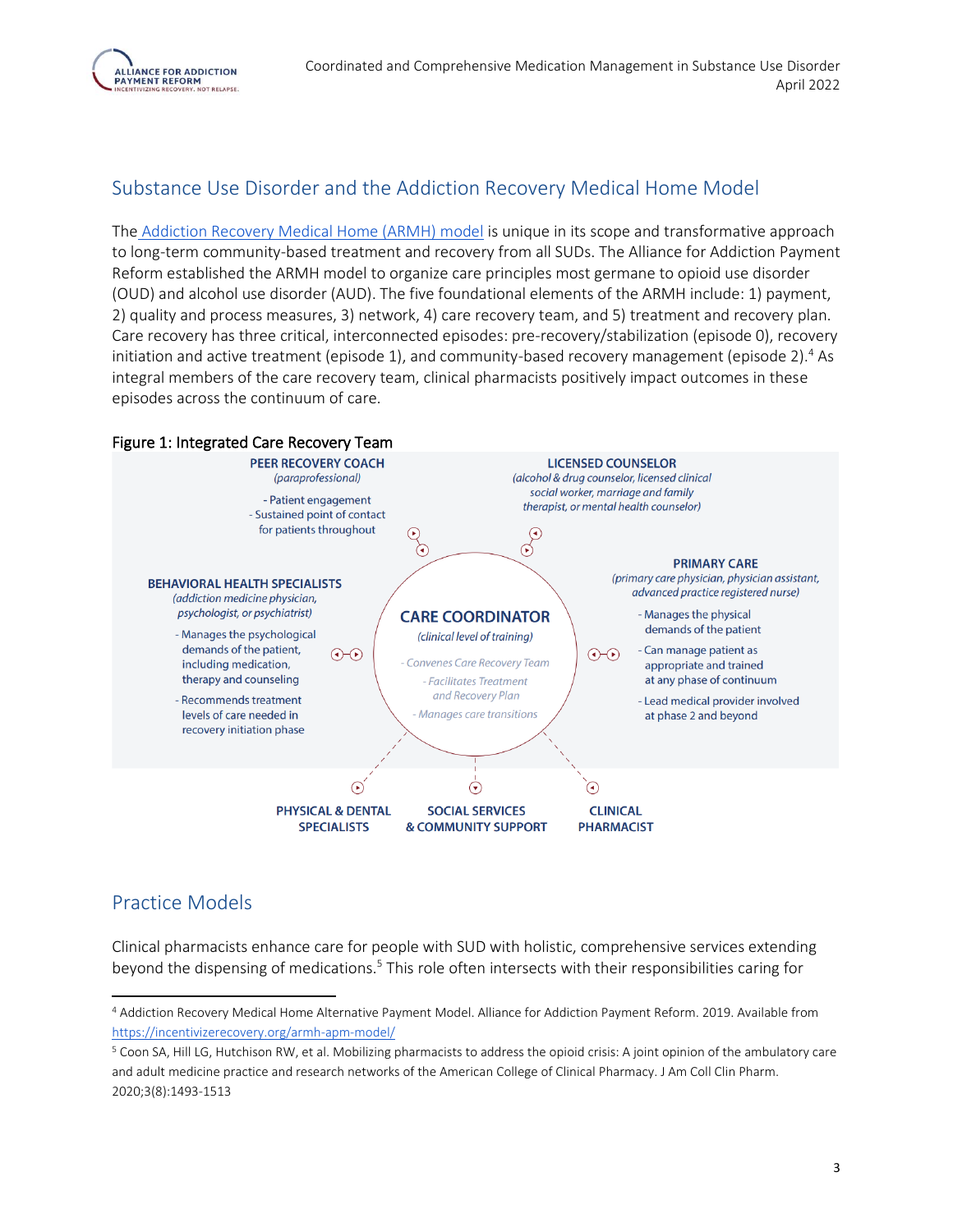

people with acute and chronic pain syndromes. Just as clinical pharmacists are key contributors to hospital-based antimicrobial stewardship programs, they are also essential to both inpatient and outpatient opioid stewardship programs. While these programs often start with the goals of improving pain management and minimizing inappropriate opioid prescribing, many have progressed to include treatment and harm reduction services for people with SUDs. The following case studies demonstrate how CMM for SUD is managed by clinical pharmacists, across the continuum of care.

#### Acute Care (Episodes 0 and 1)

In 2017, Rush University Medical Center (Chicago, IL) started a care recovery team with an integrated clinical pharmacist. In this acute care model, the clinical pharmacist is engaged as a strategic team member, embedded in an interprofessional addiction medicine consult team, providing medication knowledge of acute and chronic diseases to inform decisions on SUD treatment during the pre-recovery and stabilization episode of the patient's hospitalization. The clinical pharmacist informs decision making with other services by offering optimal medication options for acute and chronic treatment in a deliberate way that allows patients with OUD to be initiated and maintained on medications for opioid use disorder (MOUD). Mitigating drug-drug interactions, anticipating dose reductions, and avoiding treatment interruptions increases the capacity for patients to engage in recovery initiation during their hospitalization.

The care recovery team, known as the Substance Use Intervention Team (SUIT), is a hospital initiative to respond to SUD becoming an anticipated target for future CMS guidelines. Following the ARMH episodes of care, hospital-wide, universal SUD screening identifies patients during their pre-recovery stabilization period who would benefit from brief intervention and treatment. Over one year, 87.2 percent of 35,541 hospital admissions received initial screening. Of the 5,888 (19 percent) of admissions who screened positive for high risk of a SUD, 1,484 patients received a brief intervention during their hospital stay. SUIT was consulted on 880 patients with SUD to facilitate a patient from pre-recovery engagement to recovery initiation, and multiple forms of MOUD were started, including buprenorphine, methadone, and naltrexone. Just over 150 patients were started on buprenorphine for induction or withdrawal treatment during hospitalization with the majority referred for ongoing treatment. The pharmacist-integrated care recovery team runs an addiction medicine clinic to accept patients initiated on treatment as part of their model to promote a strong connectivity between institutional settings and an underlying care recovery team working to promote active recovery with the patient.

The SUIT has seen 244 patients in the clinic and the patient identification and flow has been used to justify initiation of naloxone distribution in both the SUIT clinic and emergency department.<sup>6</sup> As an integrated member of the care team, the clinical pharmacist contributes to quality and process outcomes by developing and refining institutional policies, protocols, and quality improvement initiatives.

A[n amendment t](https://www.ilga.gov/legislation/BillStatus.asp?DocNum=2529&GAID=15&DocTypeID=SB&SessionID=108&GA=101)o the Medical Assistance Article of the Illinois Public Aid Code will now allow an add-on payment for hospitals administering long acting injectable Food and Drug Administration (FDA) approved SUD medications, which will expand the use of inpatient specialty medications in Illinois starting in 2022.

<sup>6</sup> Thompson HM, Hill K, Jadhav R, Webb TA, Pollack M, Karnik N. The Substance Use Intervention Team: A Preliminary Analysis of a Population-level Strategy to Address the Opioid Crisis at an Academic Health Center. J Addict Med. 2019 Nov/Dec;13(6):460- 463; Tran TH, Swoboda H, Perticone K, Ramsey E, Thompson H, Hill K, Karnik NS. The substance use intervention team: A hospital-based intervention and outpatient clinic to improve care for patients with substance use disorders. Am J Health Syst Pharm. 2021 Feb 8;78(4):345-353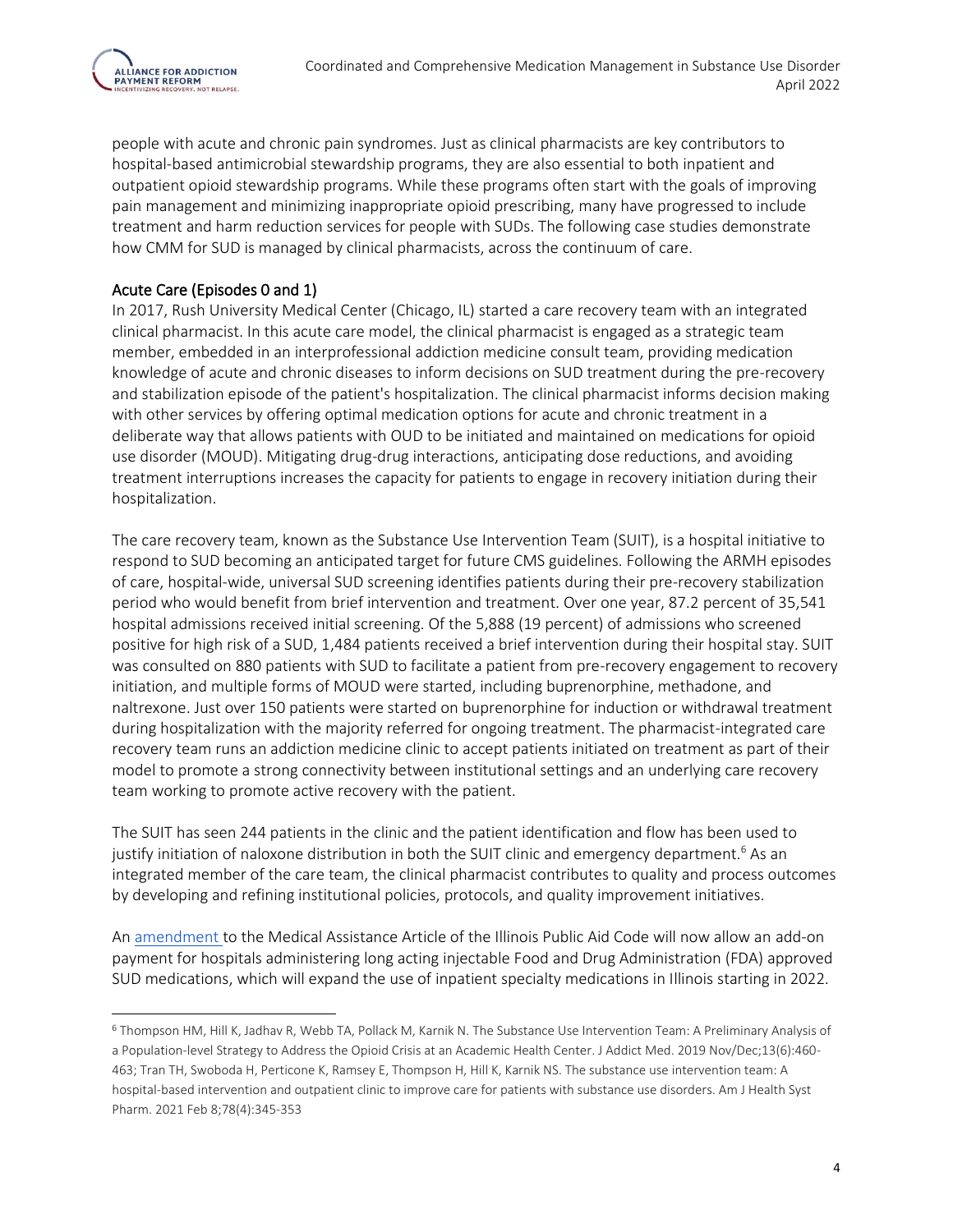

The pharmacist-integrated care recovery team will be essential to hospital-access of these expensive medications which have strict regulatory temperature and controlled substance storage requirements and can only be maintained through careful transitions of care coordination with specialty pharmacy that are part of the limited distribution network, a DATA-waivered outpatient prescriber, and communication with PCP for successful community-based recovery management.

#### Health System (Episodes 0, 1, and 2)

At the Veterans Health Administration (VHA), the clinical pharmacist is an Advanced Practice Provider who is authorized, under a scope of practice, to provide CMM in a variety of practice settings as described in [VHA policy.](https://www.va.gov/vhapublications/ViewPublication.asp?pub_ID=3120) Their roles and responsibilities include prescribing, executing therapeutic plans, physical and objective disease assessment, utilizing quantitative instruments to screen for and address addiction and withdrawal, ordering labs and diagnostic tests, taking corrective action for identified druginduced problems, making referrals to maximize positive outcomes, and obtaining and documenting informed consent for treatments and procedures. The clinical pharmacist applies the principles of teambased care and population management to proactively identify patients who benefit from CMM with a focus on at-risk patients, risk mitigation opportunities, and harm reduction strategies. Collectively, these activities focus on treatment appropriateness, effectiveness, safety, and recovery in SUD along with addressing co-morbid care needs.

Clinical pharmacist practice within VHA spans the continuum of SUD services. The care transitions necessary to navigate treatment and recovery create a framework for clinical pharmacist integration into each level of care consistent with the VA Stepped Care Model of SUD treatment: Level 0, self-care; Level 1, primary care-based management; progressing through higher complexity care needs in Level 2, Specialty Care.<sup>7</sup>

Integration of clinical pharmacists in this model significantly improves access to SUD care by increasing the number of prescribers available to treat patients while positively impacting quality metrics.<sup>8</sup> Within VHA, the Pharmacy Benefits Management (PBM) Clinical Pharmacy Practice Office (CPPO) and the Office of Rural Health (ORH) partnered in October of 2019 to launch a new enterprise-wide initiative (EWI), "Leveraging Clinical Pharmacist Practitioners (CPP) to increase to Rural Veteran Access (CRVA) with Substance Use Disorder (known as the CRVA-SUD).<sup>9</sup> This initiative affords greater access to medication treatment for rural patients with SUD focusing OUD and AUD care needs. The project supported hiring and integrating 35 clinical pharmacists into collaborative care roles, in addition to system-wide SUD virtual education to over 250 clinical pharmacists, with the central priority to promote practice spread across the nation. Large-scale practice infrastructure and SUD training is essential in an integrated health care system to support solutions for increased access to medication treatment and risk mitigation in the journey to recovery.

<sup>7</sup> Gordon AJ, Drexler K, Hawkins EJ, Burden J, Codell NK, Mhatre-Owens A, Dungan MT, Hagedorn H. Stepped Care for Opioid Use Disorder Train the Trainer (SCOUTT) initiative: Expanding access to medication treatment for opioid use disorder within Veterans Health Administration facilities. Subst Abus. 2020;41(3):275-282

<sup>8</sup> DeRonne BM, Wong KR, Schultz E, Jones E, Krebs EE. Implementation of a pharmacist care manager model to expand availability of medications for opioid use disorder. Am J Health Syst Pharm. Feb 8 2021;78(4):354-359

<sup>9</sup> Alliu V., et al. "Leveraging Clinical Pharmacist Practitioners to Increase Rural Veteran Access." VA Office of Rural Health Newsletter. Fall 2021. Retrieved from [https://www.ruralhealth.va.gov/docs/news/ORH\\_Newsletter\\_Fall2021\\_FINAL.pdf#page=7.](https://www.ruralhealth.va.gov/docs/news/ORH_Newsletter_Fall2021_FINAL.pdf#page=7)  Accessed 15 December 2021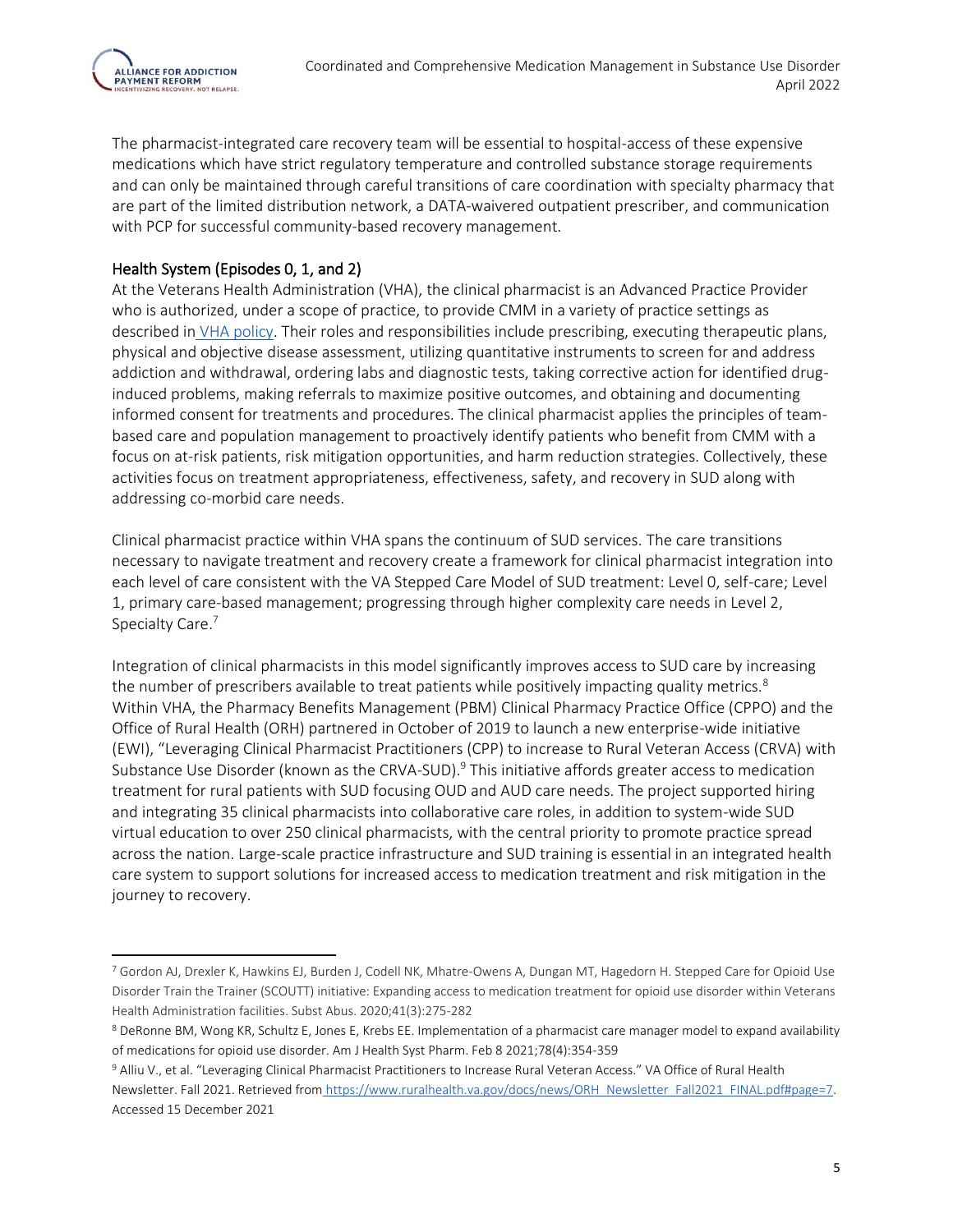

#### Primary Care (Episodes 1 and 2)

The VHA and non-governmental health care organizations have described models of clinical pharmacist integration in outpatient SUD treatment. The success of many of these models is the broad expertise and focus of the clinical pharmacists involved. Research has described models for contribution to treatment of AUD and tobacco use disorder, though emerging literature has focused primarily on OUD treatment.<sup>10</sup>

In the Minneapolis Veterans Affairs Medical Center (VAMC), four primary care clinical pharmacists and three psychiatric clinical pharmacists expanded their practice to include MOUD management.<sup>9</sup> A DATAwaivered clinician encountered each patient at least annually and authorized all buprenorphine prescriptions, but patient access was eased because interim visits could be conducted with a clinical pharmacist who could independently manage their comorbidities. This program confirmed the feasibility of clinical pharmacist co-management of MOUD through 625 encounters with 109 unique patients.

At the University of Buffalo, clinical pharmacist integration in outpatient treatment of OUD was associated with fewer opioid relapse months and improved medication adherence.<sup>11</sup> The care provided by clinical pharmacists included buprenorphine co-management as well as adjustments to other untreated or undertreated conditions. Successful integration of clinical pharmacists in OUD care was also demonstrated in four different outpatient practice types in North Carolina.<sup>12</sup>

Transitions of care are complex for any patient, and they are especially precarious for patients with SUDs. Effective care coordination from a clinical pharmacist often includes reviewing hospital records, completing a phone encounter with the patient, and communicating with an outpatient pharmacy to navigate medication access barriers. Completion of each of these tasks is essential to ensure the first encounter with an outpatient clinician is efficient and effective. In the Tennessee Valley VAMC, a pharmacist-led transitions of care program was established to support patients with OUD or AUD who were prescribed extended-release naltrexone or buprenorphine.<sup>13</sup>

Retention in treatment was improved at one and three months, and continuous use of naltrexone was significantly higher for patients who engaged with clinical pharmacists compared to those who did not. In addition to improving SUD treatment outcomes, clinical pharmacists have demonstrated outstanding success with focused system-level interventions such as increasing naloxone prescribing.<sup>14</sup> Given their vital understanding of medication effects, risks, and use processes, clinical pharmacists often serve as

<sup>&</sup>lt;sup>10</sup> Ford JH, 2nd, Gilson A, Mott DA. Systematic Analysis of the Service Process and the Legislative and Regulatory Environment for a Pharmacist-Provided Naltrexone Injection Service in Wisconsin. Pharmacy (Basel). Jun 12 2019;7(2); NASPA. Pharmacist Prescribing: Tobacco Cessation Aids. National Alliance of State Pharmacy Associations. Updated February 10, 2021. Available at: <https://naspa.us/resource/tobacco-cessation/>

<sup>&</sup>lt;sup>11</sup> Mattle AG, Aladeen T, Blondell RD, Capote H, Rainka M. Evaluating outcomes of a clinical pharmacist medication management program in a multidisciplinary practice for outpatient buprenorphine treatment of opioid use disorder. J Am Coll Clin Pharm. 2021; 4(4): 424-434

<sup>12</sup> Caron O, Fay AE, Pressley H, Seamon G, Taylor SR, Wilson CG. Four models of pharmacist-integrated office-based opioid treatment. Jaccp: Journal of the American College of Clinical Pharmacy. 2022;doi:10.1002/jac5.1607

<sup>13</sup> Smith A, Hansen J, Colvard M. Impact of a pharmacist-led substance use disorder transitions of care clinic on post-discharge medication treatment retention. J Subst Abuse Treat. Apr 28 2021;130:108440

<sup>14</sup> Hoefling AD, Ash LR, Linneman TW. Impact of pharmacist contact via telephone vs letter on rate of acquisition of naloxone rescue kits by patients with opioid use disorder. Subst Abus. Sep 3 2020:1-5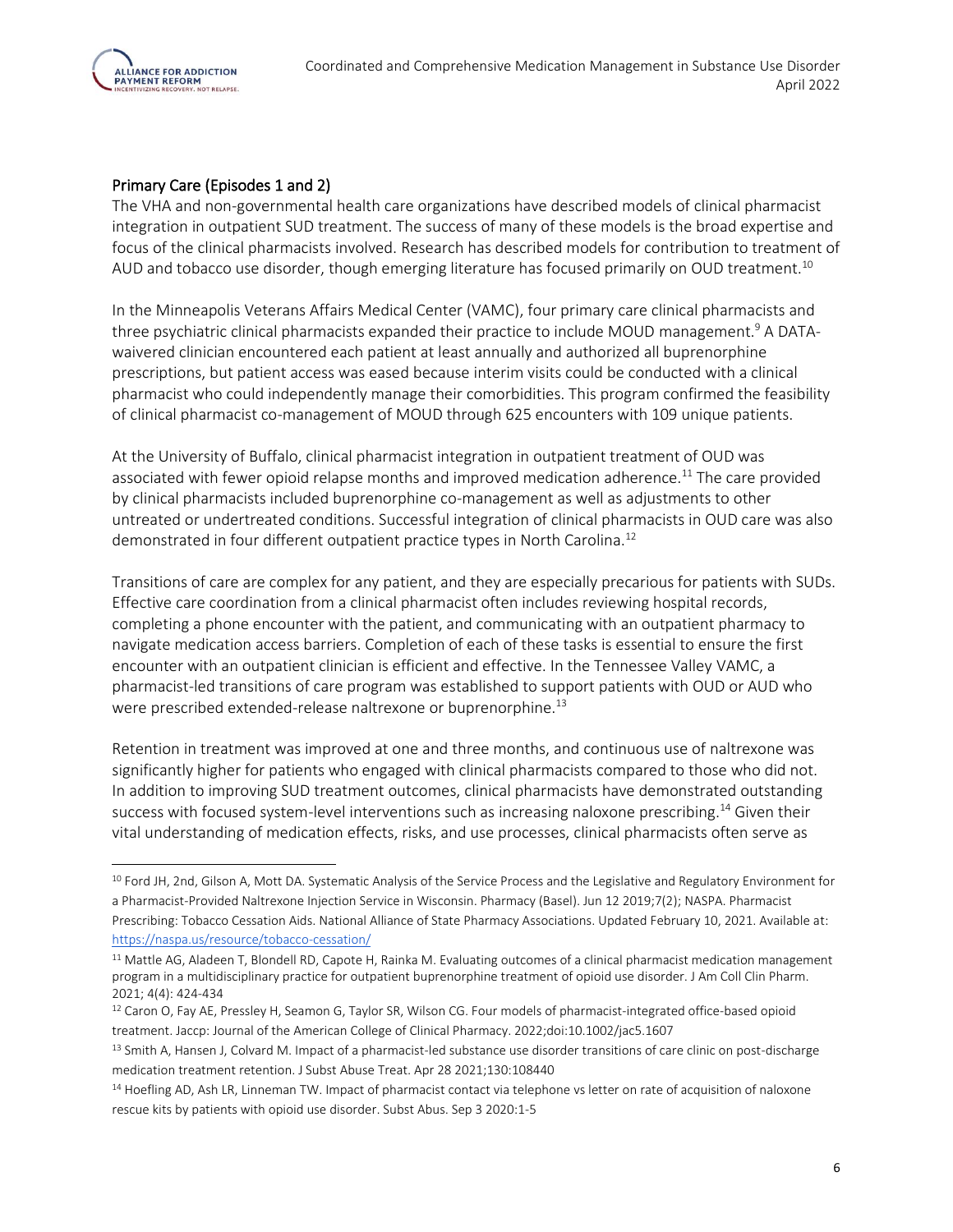

academic detailers of other health care professionals for these initiatives. Clinical pharmacists can also be vital ongoing resources to support lifelong learning for other clinicians by helping them analyze new studies, appraise new warnings, and navigate new regulations related to medications.

### Future Directions

The role of clinical pharmacists in optimizing care for SUD is primed to expand dramatically over the next decade. The total [physician shortage is projected](https://www.aamc.org/system/files/2020-06/stratcomm-aamc-physician-workforce-projections-june-2020.pdf) to fall between 54,100 and 139,000 physicians by 2033, with a shortage of primary care physicians between 21,400 and 55,200. As the medication experts, clinical pharmacists integrated as accountable members of the care team improve team efficiency and achieve medication optimization. When clinical pharmacists engage in patient care to their full capacity, physician time is saved, access to care is expanded, clinical outcomes are improved, and payers experience financial savings.

CMM services for SUD have demonstrated a positive impact on access to care, quality of care, patient engagement, patient satisfaction, and treatment retention.<sup>15</sup>

Currently 10 states (CA, ID, MA, MT, NM, NC, NV, OH, TN, WA) allow varying levels for [controlled](https://www.deadiversion.usdoj.gov/drugreg/practioners/mlp_by_state.pdf)  [substance prescriptive authority f](https://www.deadiversion.usdoj.gov/drugreg/practioners/mlp_by_state.pdf)or pharmacists. When the clinical pharmacist is a Drug Enforcement Administration (DEA) registered practitioner, team and practice efficiency is improved when controlled substance prescribing is needed for the care of the patient. Clinical pharmacists are currently not included in the definition of qualifying practitioner by federal law and therefore are not authorized to obtain a DATA-waiver to prescribe buprenorphine products for OUD. Modifying or removing the DATA-waiver requirement to prescribe buprenorphine for OUD for all DEA registered practitioners would facilitate access to live-saving, evidence-based treatment. Within VHA, clinical pharmacists with DEA-registered prescriptive authority have demonstrated a positive impact on patient outcomes.<sup>16</sup> Additionally, the accessibility of community pharmacists makes their role in OUD access prime for involvement as

Ives TJ, et al. Pharmacy practice in a chemical-dependency treatment center. Am J Hosp Pharm. 1990,47(5):1080-3

<sup>&</sup>lt;sup>15</sup> Grgas, M. Clinical psychiatric pharmacist involvement in an outpatient buprenorphine program. Mental Health Clinician. 2013;3(6):290-291

Suzuki et al., Implementation of a collaborative care management program with buprenorphine in primary care: A comparison between opioid-dependent patients and chronic pain patients using opioids non-medically. J Opioid Manag. 2014;10(3):159-168 DiPaula BA, Menachery E. Physician-Pharmacist Collaborative Care Model for Buprenorphine-maintained Opioid-dependent Patients. J Am Pharm Assoc. 2015;55:187-192

Thompson, CA. Pharmacist, physician collaborate at clinic to treat opioid dependence. Am J Health Syst Pharm. 2016;73(11):738- 9. doi: 10.2146/news160034

Cochran G, Chen Q, Field C. A community pharmacy-led intervention for opioid medication misuse: A small scale randomized clinical trial. Drug and Alcohol Dependence. 2019;206:107570

Lagisetty P, Klasa K, Bush C, Heisler M, Chopra V, Bohnert A. Primary care models for treating opioid use disorders: What actually works? A systematic review. PLOS One. 2017; 12(10)

Lagisetty P, et al. A physician-pharmacist collaborative care model to prevent opioid misuse. American Journal of Health-System Pharmacy. 2020; 77(10): 771-780

<sup>&</sup>lt;sup>16</sup> Kominek, C. Retrospective Chart Review of Advanced Practice Pharmacist Prescribing of Controlled Substances for Pain Management at the Harry S. Truman Memorial Veterans' Hospital. Fed Pract. 2021 Jan;38(1):20-27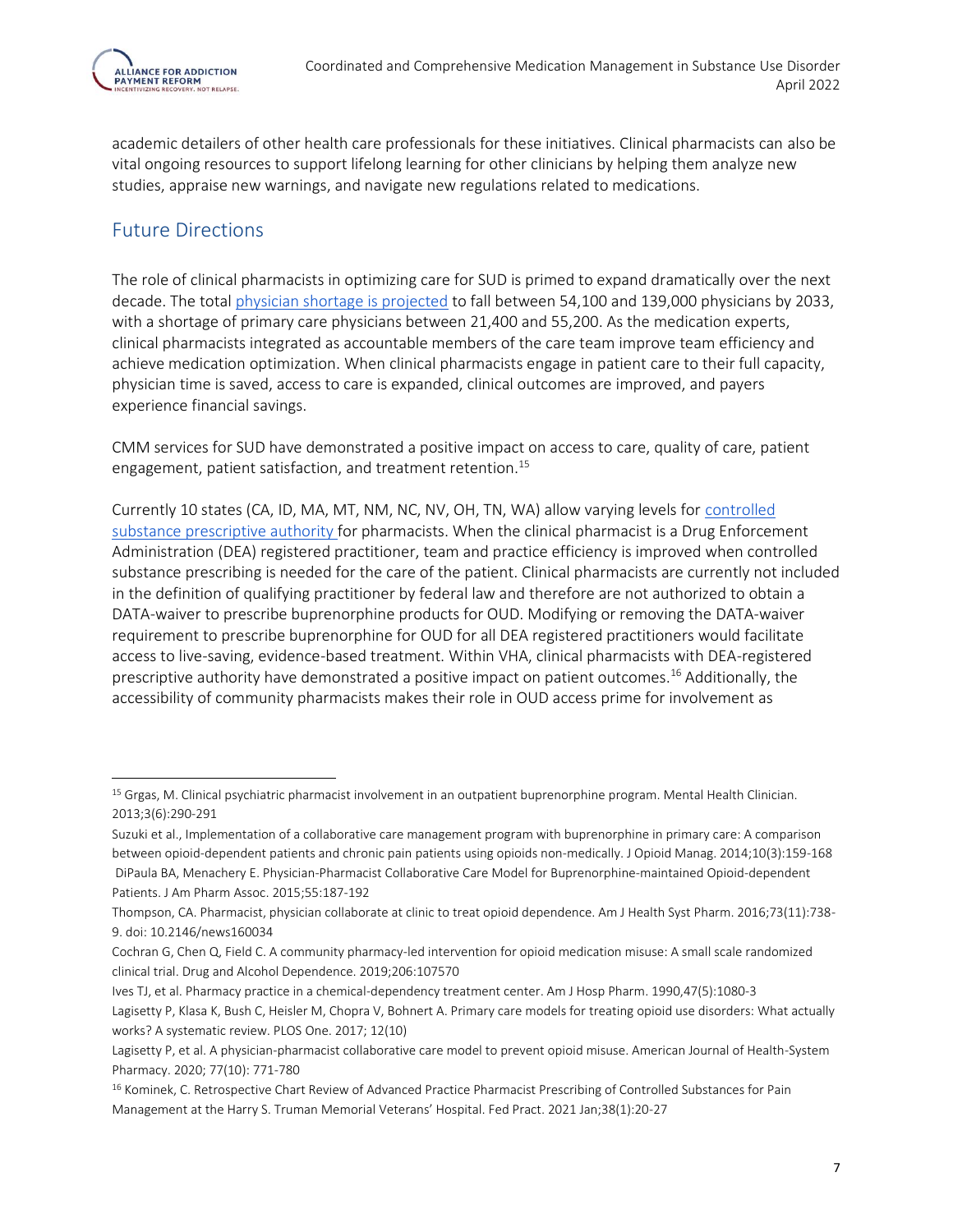demonstrated in a recent pilot supporting the enhanced care of stable patients prescribed buprenorphine.<sup>17</sup>

Clinical pharmacists on the health care team play a vital role in medication selection, initiation, stabilization, and maintenance for OUD, and for other SUDs as the availability of approved medications for them expands. However, practice models to fully incorporate and leverage pharmacists' capabilities are developing too slowly. Although some progress has been made, the persistent increase in drug overdose deaths and non-fatal drug-related complications necessitates a call for innovation action.

## Acknowledgements

The Alliance for Addiction Payment Reform wants to extend a special thanks to the listed authors and organizations for their contribution to this document:

#### Tran H. Tran, PharmD, BCPS

Associate Professor, Midwestern University, Chicago College of Pharmacy Clinical Pharmacist, Rush University Medical Center

#### Lucas G. Hill, PharmD, BCACP

Clinical Associate Professor, The University of Texas at Austin College of Pharmacy Director, Pharmacy Addictions Research & Medicine Program

#### Veldana Alliu, PharmD

National Program Manager, Clinical Practice Integration & Model Advancement Pharmacy Benefits Management Services Clinical Pharmacy Practice Office Veterans Health Administration

#### Kathy Pham, Pharm.D., BCPPS

Director, Policy and Professional Affairs American College of Clinical Pharmacy This publication was developed in partnership with the American College of Clinical Pharmacy:

<sup>&</sup>lt;sup>17</sup> Wu LT, John WS, Ghitza UE, et al. Buprenorphine physician-pharmacist collaboration in the management of patients with opioid use disorder: Results from a multisite study of the National Drug Abuse Treatment Clinical Trials Network. Addiction. Jan 11 2021;doi:10.1111/add.15353